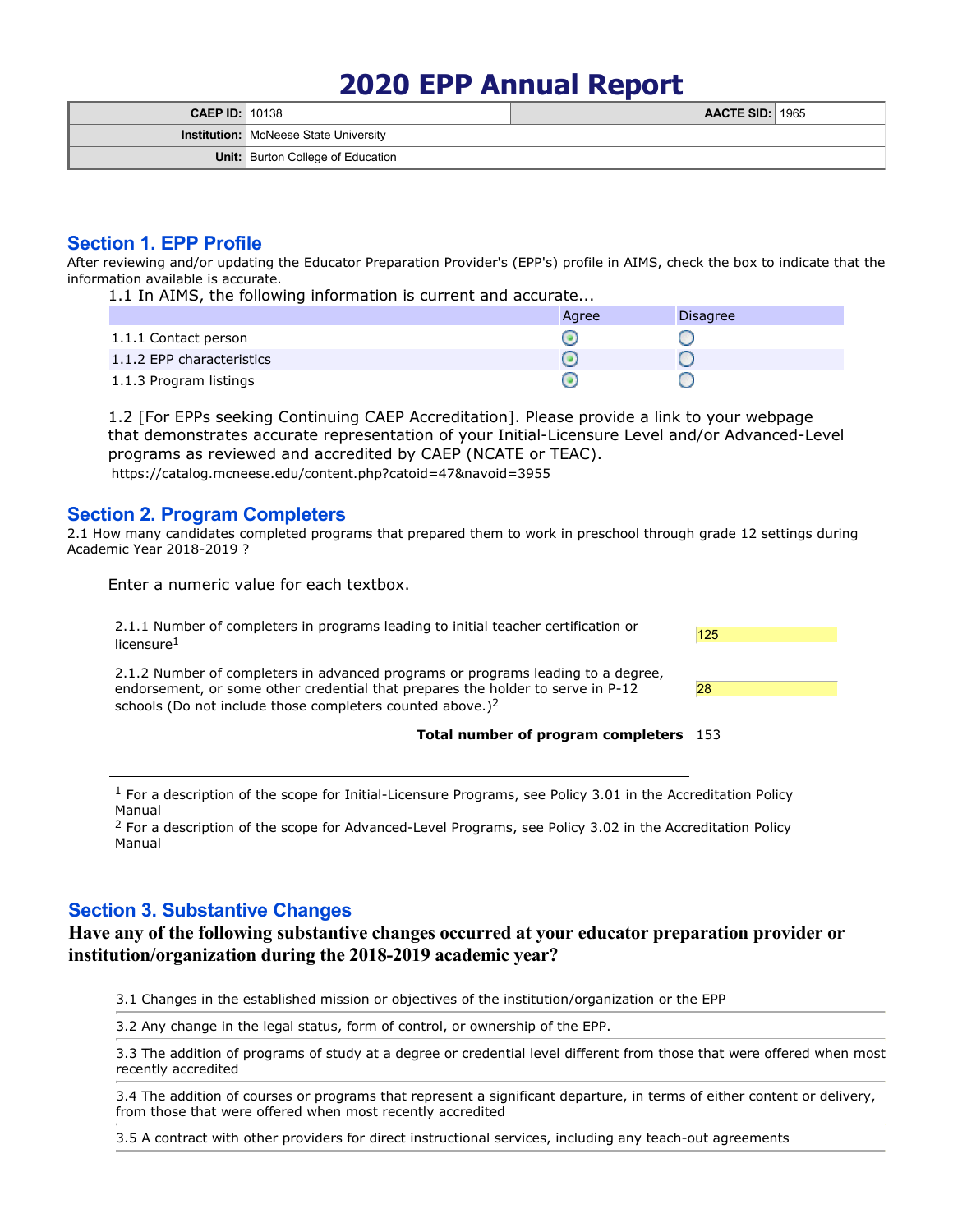Any change that means the EPP no longer satisfies accreditation standards or requirements:

3.6 Change in regional accreditation status

3.7 Change in state program approval

 $1 \longrightarrow$ 

## **Section 4. Display of Annual Reporting Measures.**

|                                                                                      | Annual Reporting Measures (CAEP Component 5.4   A.5.4)                                                                                          |
|--------------------------------------------------------------------------------------|-------------------------------------------------------------------------------------------------------------------------------------------------|
| Impact Measures (CAEP Standard 4)                                                    | <b>Outcome Measures</b>                                                                                                                         |
| 1. Impact on P-12 learning and development<br>(Component 4.1)                        | 5. Graduation Rates (initial & advanced levels)                                                                                                 |
| 2. Indicators of teaching effectiveness<br>(Component 4.2)                           | 6. Ability of completers to meet licensing<br>(certification) and any additional state<br>requirements; Title II (initial & advanced<br>levels) |
| 3. Satisfaction of employers and employment<br>milestones<br>(Component 4.3   A.4.1) | 7. Ability of completers to be hired in<br>education positions for which they have<br>prepared (initial & advanced levels)                      |
| 4. Satisfaction of completers<br>(Component 4.4   A.4.2)                             | 8. Student loan default rates and other<br>consumer information (initial & advanced<br>levels)                                                  |

4.1 Provide a link or links that demonstrate data relevant to each of the Annual Reporting Measures are public-friendly *and prominently displayed on the educator preparation provider's website.*

#### **Link:** https://www.mcneese.edu/stpes/assessment\_annual\_reports

**Description of data** through the Louisiana Teacher Preparation Fact Book and Louisiana Teacher Preparation Data **accessible via link: <mark>Dashboard. Previous years data is posted on the site. The following statement is from the Board of**</mark> Impact on P-12 Learning Measures and Indicators of Teaching Effectiveness have been reported Regents concerning the unavailability of the current year's reports:

Tag the Annual Reporting Measure(s) represented in the link above to the appropriate preparation level(s) (initial and/or advanced, as offered by the EPP) and corresponding measure number.

| Level \ Annual Reporting Measure |  |  | $\mathbf{b}$ |  |
|----------------------------------|--|--|--------------|--|
| Initial-Licensure Programs       |  |  |              |  |
| Advanced-Level Programs          |  |  |              |  |

*4.2 Summarize data and trends from the data linked above, reflecting on the prompts below.*

*What has the provider learned from reviewing its Annual Reporting Measures over the past three years?*

*Discuss any emerging, long-term, expected, or unexpected trends? Discuss any programmatic/provider-wide changes being planned as a result of these data? Are benchmarks available for comparison? Are measures widely shared? How? With whom?*

McNeese State University (MSU)'s EPP impact and outcome measures' data is collected from several sources including the Louisiana Department of Education (LDoE), Louisiana Board of Regents (LBoR), Completer Follow-up Surveys (CFS), Employer Satisfaction Surveys (ESS), and the United States Department of Education Federal Student website. This written report outlines the data included within the 'CAEP Standard 4 updated presentation' PowerPoint found within the link in the Standard 4 Annual Report section in AIMS. No new data has been added to CAEP standard 4.1,4.2, or persistence data representing the 2019 academic year. The following is the official statement for all Louisiana Preparation Providers from the Louisiana Board of Regents, Louisiana Board of Regents statement: "Due to discrepancies found in data used to calculate Growth in Student Learning Scores and Compass Teacher Evaluation Scores for new teachers completing individual teacher preparation programs, it was not possible to release 2019 Teacher Preparation Data Dashboards or create a 2019 Teacher Preparation Fact Book. Please go to the USDE Title 2 website at https://Title2.ed.gov to locate information about teacher preparation programs pertaining to: listing of programs, number of enrolled candidates, race and gender of enrolled candidates, number of completers, GPA of completers, Praxis passage rates, and other relevant information."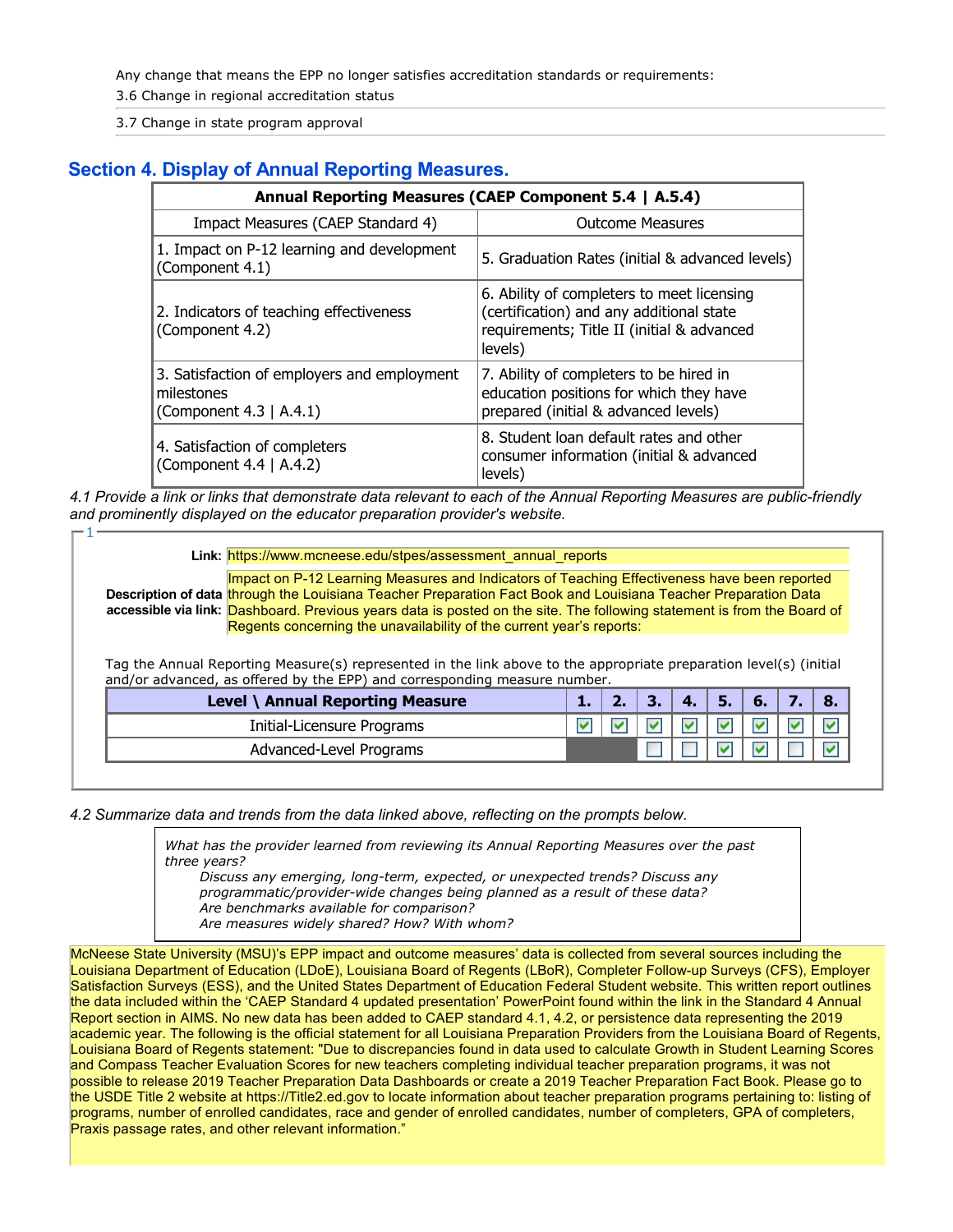The EPP continues to strive for excellence. Although no new data was presented for 4.1, 4.2 and persistence data for the 2019 academic year, previous years' data was further analyzed, and next steps were implemented based on those conclusions.

After reviewing the previously reported CAEP 4.1 and 4.2 data, several new collaborations and additions were made with our redesigned initial certification programs. For completers, using data to drive instruction is a skill that needs to be practiced as shown by data when VAM scores are disaggregated from our VAM/SLT scores. Completers must be able to use summative data, beginning of the year testing data, and progress monitoring to determine student level of mastery of the standards. The Teaching Cycle portfolio which includes analysis of summative data and inventories of particular groups of students in order to create a lesson plan tied to the assigned field placement within each methodology course has been added to all programs. Candidates then analyze student artifact data from the lesson to determine areas of strengths and weaknesses and what post-lesson scaffolding should look like as a next step for students mastering the content.

It was noted that MSU had a high percentage of completers scoring at the Ineffective range according our VAM data in Math grades 4-8. Due to this, MSU participated in the Deans for Impact Collaborative during the 2018-2019 academic year with a strategic focus on Math preparation. We have realigned four math courses (two in content and two in methodology) to include a coherent sequence of content, instructional activities, Tier 1 curriculum and instructional practice in the field.

The LDoE has mandated all EPP's to include the Louisiana Teacher Preparation Competencies so thatcompleters can develop them with quality experiences embedded throughout their certification programs. MSU has chosen to do this through several ways. First, within our redesigned programs, we have included work within the state approved Tier 1 curriculum. Second, we will be realigning the last portion of our field experience evaluation instrument to include a final section (Domain 5) that is specific to the content area focus and grade band of the lesson. For instance, within the Mathematics Teacher Competencies are both Content Knowledge Competencies and Content Pedagogy Competencies. These competencies were strategically placed within our new four-course math sequence and will be measured by a university instructor and host teacher in the field on multiple occasions. Third, MSU has implemented a performance-based portfolio that is included within the first semester of residency (Senior-Year Residency Performance Portfolio). This portfolio builds upon the data analysis practiced with the Teaching Cycle in the methodology coursework mentioned earlier. Fourth, MSU is redesigning our assessment course that is a co-requisite to the performance portfolio to include strategies for academic feedback for P-12 students.

Previously reported mean data for all three types of programs (undergraduate, MAT, and PBC) indicate that our completers are scoring at the Effective: Proficient and Highly Effective concerning observations of their teaching effectiveness. Even so, MSU is examining better ways to train, norm, and conduct inter-rater reliability sessions with faculty, university supervisors, and mentor teachers. Moving forward we will determine the best method of moving from our current Field Experience Evaluation (FEE) form which is based on the same components as the Louisiana Danielson Model to the actual Compass model used by the state department (Compass). This will allow for better communication of look-fors and yearly training as the LDoE already has a Compass library and electronic training modules. We will spend two days in the month of July norming the instrument as wellas conducting professional development with our faculty, university supervisors, and mentor teachers as we shift instruments.

With a shortage of qualified mentors in the field, MSU is now a state approved Mentor Teacher Training Site. This opportunity will also allow us to support new mentors with understanding the elements of the Compass, look-fors with descriptors, and practice providing feedback in the field within the POP (pre-observation, observation, and post-observation) cycle.

Also new to the residency model is the procedure of a formalized POP cycle. MSU will continue to work with university faculty and supervisors on implementing the POP cycle to include feedback conversations and adjusting feedback to identified areas of challenge for individual candidates. In addition to using the POP cycle during residency, we will scaffold components of the POP throughout methodology coursework as well.

To further support an increase in future enrollment, MSU is working with high school EdRising teachers to create dual enrollment courses. McNeese also hosted its first EdRising Regional Conference and plans to use this opportunity to recruit students specific to education. Minors in Elementary Education, Secondary Education, and Special Education will be implemented in the 2020-2021 Academic Year to allow students to earn 19 of the 33 credits for a PBC initial-certification program while completing their chosen undergraduate degree. A contract has been made with Hubspot to help recruit through electronic measures for our alternative certification programs.

To better prepare our completers for Day 1 teaching, we have redesigned all initial-certification programs with full implementation occurring during the 2019-2020 academic year. We are now members of the US PREP Coalition Team with offers additional support for residents during their two-semester residency. Also, with the inclusion of state-approved Tier 1 curriculum, completers will be knowledgeable about Louisiana Student Standards, Content and Pedagogy specific to those standards and the Tier 1 curriculum.

Combined results for both CFS and ESS administered for spring and fall 2018 indicated that employers rated completer abilities higher than our graduates by .12 for baccalaureate program completers and .18 for alternative certification program completers.

In order to better support our students' progression through programs, all PBC and MAT coursework has moved online.

We have added pre-selected videos as part of the field experience requirements that are aligned to course assignments and standards to support candidates having less time away from their full-time teaching assignments.

We have also added Praxis workshops, created by faculty who are experts in the content. This extra support is for those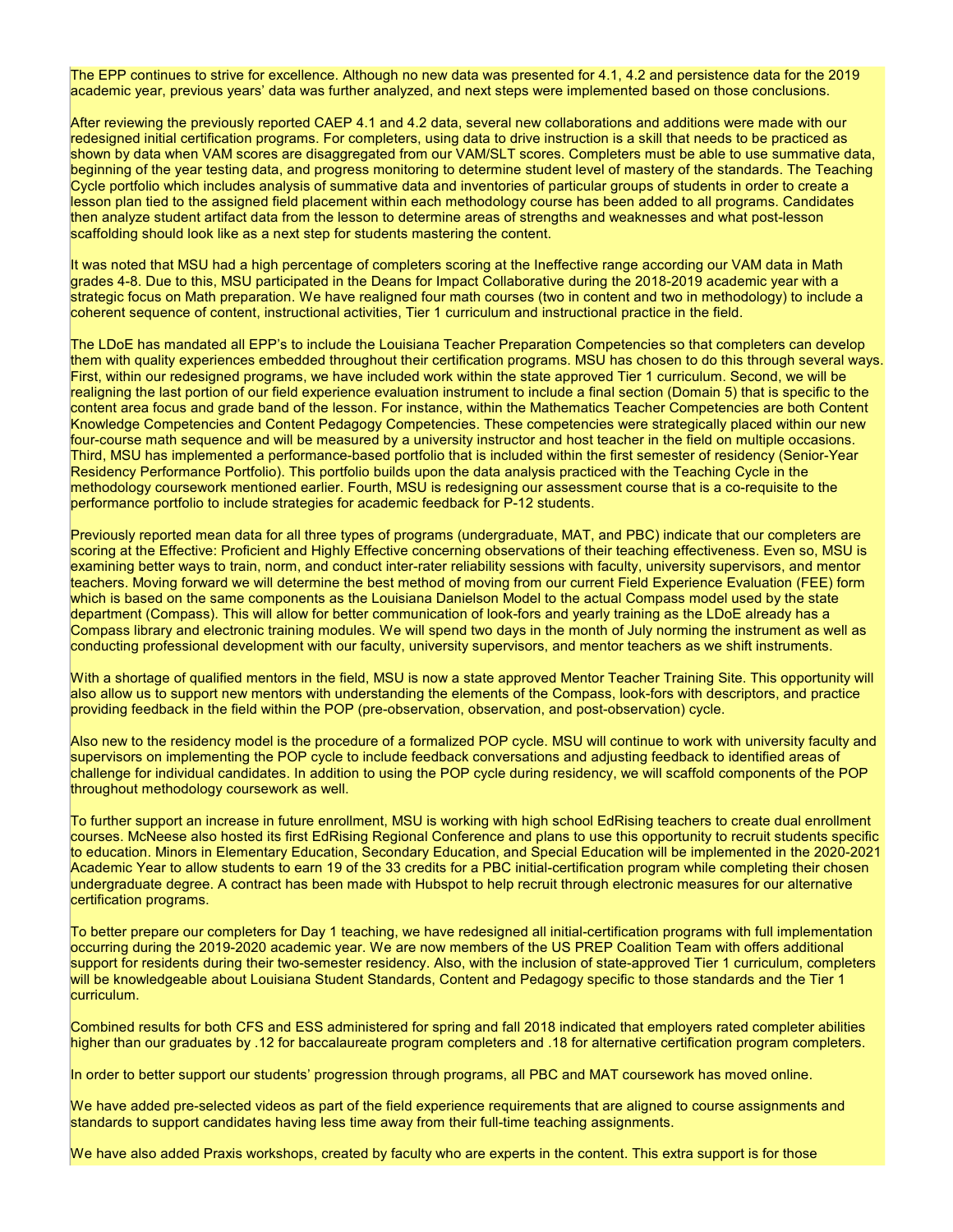candidates that cannot progress in the program without passage of Praxis I or II.

MSU EPP completers have a consistently high rate of receiving their state teaching licenses. For the three cycles of data collected, completers of all EPP initial-certification programs had a state licensure rate of 97% or higher over the last three years. The data shows that over the course of three cycles, with all three programs accounted for, only nine (9) completers out of a total of 371 did not submit their paperwork to become a licensed teacher in the state of Louisiana.

Although licensure rates for all three programs are very high, employment rates for the licensed completers are much lower. Employment rates included with the LBoR Data Dashboard and Factbook take into account only the completers who gain employment within the state of Louisiana and in a public P-12 setting.

Advanced programs now include newly redesigned Master of Education in Curriculum and Instruction programs are in place for 2020-2021 academic year.

We will also continue to offer the Mentor Teacher Training pathways for 2020-2021. Pathway 1 is professional development. Pathway 2 is embedded coursework within our Master of Education Curriculum and Instruction Programs.

MSU cohort default rates for the enrollment years of 2014-2016 are as follows: 11%, 9.9%, and 13.6% respectively. The reported cohort default rates are for all students enrolled in MSU, not just those specific to the EPP. The national cohort default rate for the 2016 fiscal year was 10.1%. The conclusions from this data are thatthe default rates of MSU students have had a steady decline over during 2013-2015. MSU had a default rate of almost less than 1% of the national average for the 2015 reporting period; however, for the 2016 reporting period, MSU is 2.5% higher than the national default rate.

## **Section 5. Areas for Improvement, Weaknesses, and/or Stipulations**

Summarize EPP activities and the outcomes of those activities as they relate to correcting the areas cited in the last Accreditation Action/Decision Report.

### **CAEP**: **Areas for Improvement (ITP)** 1 Content and Pedagogical Knowledge

#### **The curriculum is not structured to provide comprehensive knowledge and skills for candidates to respond to the cultural and ethnic diversity of the students they serve. (Component 1.1)**

Continuing our transformation since our April 2018 CAEP site visit final report and in addition to alterations from last year's report, during the 2018-2019 academic year we have: 1. Completed a professional development training with US PREP on differentiation. Their model for differentiation is included within the curriculum development/lesson planning course embedded in all initial certification programs. 2. The Teaching Cycle which includes analysis of student formal and informal data to drive instruction is embedded in all methods coursework. 3. A community mapping activity has been added to all programs that requires students to conduct a geographical search in order to determine the environment and opportunities available to the students in their assigned field placement school.

**CAEP**: **Areas for Improvement (ITP)** 2 Clinical Partnerships and Practice

#### **An insufficient plan was provided to ensure that school-based clinical educators and EPP-based clinical educators are evaluated to improve programs and candidate performance (Component 2.2).**

Continuing our transformation since our April 2018 CAEP site visit final report and in addition to alterations from last year's report, during the 2018-2019 academic year we have: 1. Partnered with US PREP to conduct training for supervisors and university faculty to norm instruments and provide inter-rater reliability training. 2. Also during summer 2019, we held a two-day shared governance meeting that included collaboration between college personnel, classroom teachers, curriculum supervisors, administrators, personnel directors, and superintendents. This forum allowed a designated time to examine program data, receive feedback on major assessments from various stakeholders, and have an open discussion pertaining to coursework, instructional activities, and field experiences embedded within programs to ensure alignment with the rigor of content and standards expectations within public school settings. 3. A day at the end of each semester is designated for graduates to complete survey data on university supervisors and mentor teachers so decisions can be based on data. 4. McNeese was granted a license from the state department to become a Mentor Teacher Training site. This initiative will support mentor teachers (school-based clinical educators) to receive training on how to better support our candidates.

#### **CAEP**: **Areas for Improvement (ITP)** 2 Clinical Partnerships and Practice

#### An sufficient plan was not provided to demonstrate that candidates' placements in a diverse field and clinical **settings are tracked in a systematic manner (Component 2.3).**

Continuing our transformation since our April 2018 CAEP site visitfinal report and in addition to alterations from last year's report, during the 2018-2019 academic year we have: 1. Incorporated Via (electronic portfolio system) into newly redesigned programs which allows for easier tracking of field experiences by professors throughout a program and not only at the end of the program during student teaching/residency. 2. Program coursework has been blocked so thatfield experiences for each semester are predetermined to ensure variety of experiences and settings according to state identified Urgent Intervention Required (UIR)/ Comprehensive Intervention Required (CIR) school. 3. The Louisiana Department of Education is requiring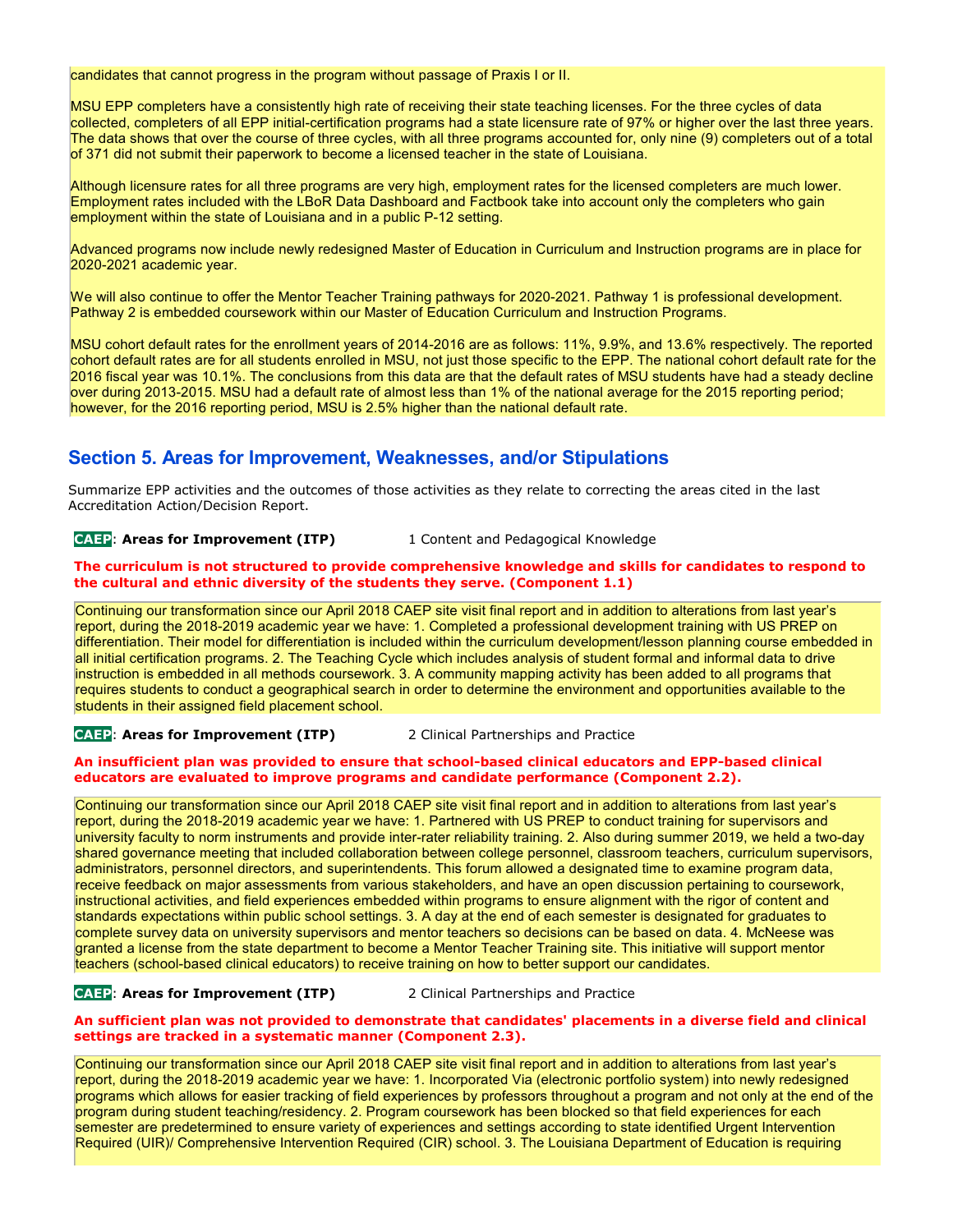student teachers/residency candidates to be placed with teachers who have completed a state-approved Mentor Training micro credential. McNeese State University has been granted permission to administer a pilot program for Mentor Teacher Training during the 2019-2020 academic year. Cultural responsiveness will be woven throughout our Mentor Training coursework. This will support our future mentor teachers' ability to practice cultural responsiveness, which in turn will support our candidates' and residents' ability to observe it in practice.

**CAEP**: **Areas for Improvement (ITP)** 3 Candidate Quality, Recruitment, And Selectivity

#### The EPP does not have a plan to develop a systematic process for addressing deficiencies related to measures **of dispositions (Component 3.3).**

Continuing our transformation since our April 2018 CAEP site visit final report and in addition to alterations from last year's report, during the 2018-2019 academic year we have: 1. All newly redesigned programs will be implemented within the 2019-20 academic year. The first semester now includes EDUC 110 in which faculty and staff will create seminars that build a cohort community for our candidates and a relationship with our students. This will also be where we begin discussions and development about expectations, professionalism, and dispositions. Two seminar meetings will be conducted during the semester. These seminars are in addition to previous requirements. 2. Each mid-semester faculty will meet to discuss students of concern in order to better identify and support students in need (grades, health, dispositions).

**CAEP**: **Areas for Improvement (ITP)** 3 Candidate Quality, Recruitment, And Selectivity

#### The Recruitment Plan is not sufficient and lacks strategies and targets to increase the diversity of candidates **(Component 3.1).**

Continuing our transformation since our April 2018 CAEP site visit final report and in addition to alterations from last year's report, during the 2018-2019 academic year we have:1. Created a partnership with localschool districts to implement and support EdRising within all high schools within their districts. A professional development was conducted in June of 2019 to support those teachers who were chosen to lead the pilot classes for the 2019-20 academic year. 2. MSU submitted documentation to the state for approval to include a minor in education (elementary and secondary) in order to recruit college students in other fields of study already on our university campus. Current college students may not know about the teaching field and this would offer them the opportunity to complete 19 hours of teaching coursework while completing their undergraduate degree. They would have three semesters of coursework left after graduation in order to become a teacher. 3. To recruit more special education teachers, a new minor has been added for special education (grades 1-5 and 6-12) that supports our candidates completing additional certification in high needs areas while working on their initial teaching license.

#### **CAEP**: **Areas for Improvement (ITP)** 4 Program Impact

#### **There was an insufficient plan to collect feedback from employers and completers on a systematic basis (Components 4.3 & 4.4).**

Continuing our transformation since our April 2018 CAEP site visitfinal report and in addition to alterations from last year's report, during the 2018-2019 academic year we have: 1. Written and had approved a grant that monetarily supports a contract with Skyfactor. How we had previously collected survey data was cumbersome. The Skyfactor site will make contacting students, collecting data, and analysis of data much less time consuming. Skyfactor surveys will be piloted in the spring 2020 semester and fully implemented during the 2020-2021 academic year and will be used for all programs.

### **CAEP**: **Areas for Improvement (ITP)** 5 Provider Quality Assurance and Continuous Improvement

#### **The EPP provided limited evidence of ways in which to document, through multiple sources, how key stakeholders are involved in the decision-making, program evaluation, and the selection and implementation for improvement (Component 5.5)**

Continuing our transformation since our April 2018 CAEP site visitfinal report and in addition to alterations from last year's report, during the 2018-2019 academic year we have: 1. Attended Southwest Superintendents Association meetings to speak about our programs, initiatives, etc. and get feedback from superintendents 2. Held District Collaborations where discussions about initiatives with our district stakeholders occurred. 3. Held professional collaboration days with faculty, university supervisors, and district stakeholders in June 2019 covering specific content areas, technology integration, recruiting through EdRising, data share out, master program redesigns, academic feedback and differentiation

## **Section 6. Continuous Improvement**

CAEP Standard 5

The provider maintains a quality assurance system comprised of valid data from multiple measures, including evidence of *candidates' and completers' positive impact on P-12 student learning and development. The provider supports continuous* improvement that is sustained and evidence-based, and that evaluates the effectiveness of its completers. The provider uses the results of inquiry and data collection to establish priorities, enhance program elements and capacity, and test *innovations to improve completers' impact on P-12 student learning and development.*

#### CAEP Standard 5, Component 5.3

*The provider regularly and systematically assesses performance against its goals and relevant standards, tracks results* over time, tests innovations and the effects of selection criteria on subsequent progress and completion, and uses results *to improve program elements and processes.*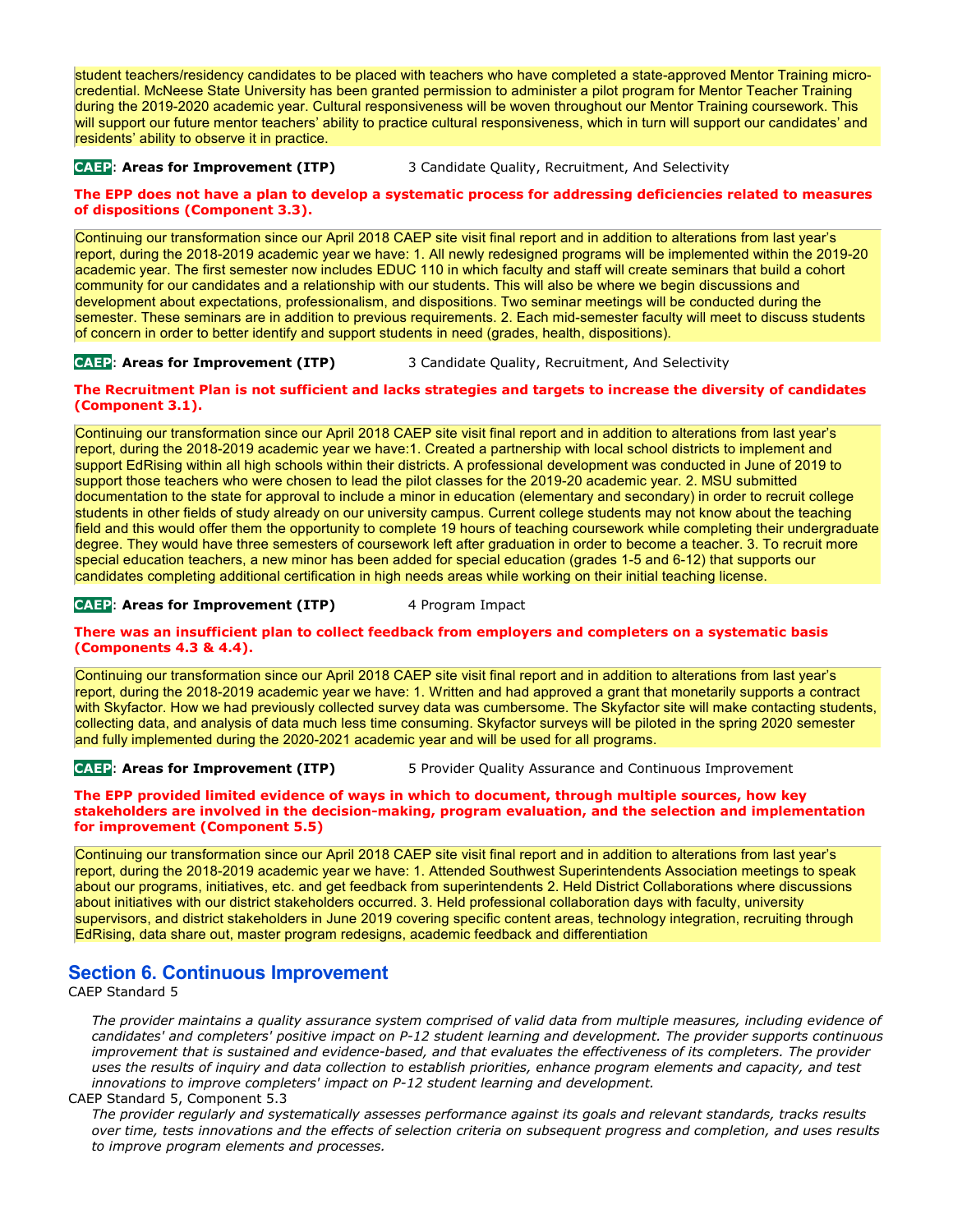**6.1 Summarize any data-driven EPP-wide or programmatic modifications, innovations, or changes planned, worked on, or completed in the last academic year. This is an opportunity to share targeted continuous** improvement efforts your EPP is proud of. Focus on one to three major efforts the EPP made and the **relationship among data examined, changes, and studying the results of those changes.**

- Describe how the EPP regularly and systematically assessed its performance against its goals or the CAEP standards.
- What innovations or changes did the EPP implement as a result of that review?
- How are progress and results tracked? How will the EPP know the degree to which changes are improvements?

The following questions were created from the March 2016 handbook for initial-level programs sufficiency criteria for standard 5, component 5.3 and may be helpful in cataloguing continuous improvement.

- What quality assurance system data did the provider review?
- What patterns across preparation programs (both strengths and weaknesses) did the provider identify?
- $\bullet$  How did the provider use data/evidence for continuous improvement?
- How did the provider test innovations?
- What specific examples show that changes and program modifications can be linked back to evidence/data?
- How did the provider document explicit investigation of selection criteria used for Standard 3 in relation to candidate progress and completion?
- How did the provider document that data-driven changes are ongoing and based on systematic assessment of performance, and/or that innovations result in overall positive trends of improvement for EPPs, their candidates, and P-12 students?

The following thoughts are derived from the September 2017 handbook for advanced-level programs How was stakeholders' feedback and input sought and incorporated into the evaluation, research, and decision-making activities?

The McNeese State University (MSU) Educator Preparation Provider (EPP) implements a cohesive quality assurance system using multiple assessment measures to monitor candidate and completer progress. The following standards are used to inform, amend and evaluate EPP effectiveness: AIMS Program Review System, Interstate Teacher Assessment and Support Consortium (InTASC), Louisiana Student Standards (LSS), and Louisiana Teacher Preparation Competencies.

EPP assessments and evaluations are ongoing and iterative. Collaborative practice with program faculty and P-12 partners contribute to creating, maintaining, and revising EPP assessments. Data from the Louisiana Board of Regents (LBoR) reflects effective EPP systems and assessments for initial certification relative to data on candidate progress, professional dispositions, and candidate success in P-12 environments, including impact on P-12 learning and development and indicators of teaching effectiveness. The EPP annually reviews data collected and reported by the Office of Student Teaching and Professional Education Services (STPES), the Office of the Registrar (REG), and the Office of Institutional Research (IRE) in order to promote continuous program improvement and operational effectiveness.

CAEP reviewers (2018 site visit) noted, 'Even though the EPP has a system for routinely collecting and analyzing assessment data the CAEP process has illuminated areas of concern.' The Assessment Plan process for program effectiveness is theoretically efficient; however, the EPPs data indicates gaps exist in three key areas: faculty awareness and appropriate use of assessments, effective review of data relative to program goals; clarity of standards and alignment.

In order for faculty and university supervisors to have better awareness and appropriate use of assessments, US PREP will conduct norming and inter-rater reliability sessions with faculty and university supervisors for both our Field Experience Evaluation instrument and Pre-observation, Observation, and Post-observation (POP) instrument.

In addition to program faculty reviewing assessment data from the previous academic year, district stakeholders will become partof the conversation as we begin an annual shared governance discussion around data. During this collaboration, stakeholders and faculty will review and update performance objectives, identified core values and strategic goals, assess benchmarks and achievement levels, and provide data from assessments. From this, action plans will be developed based on data analysis and results. Assessment plans will be aligned to Specialized Professional Associations (SPA) standards, which effectively report EPP program alignment to national program standards. This process of review and revision promotes EPP effectiveness in preparing highly qualified teachers. Our first shared governance collaboration occurred during June 2019 with another annual meeting scheduled for summer 2019.

Disaggregated Value-Added Model (VAM) scores by grade level and content area for undergraduate completers indicate math as an area of challenge. The Math Cluster for Elementary involves 5 professors who participated in the Deans for Impact Collaborative during the 2018-2019 academic year with a focus on math content and methodology. They reviewed data and made decisions to implement a four-course sequence consisting of two courses focusing on content and two courses focusing on methodology, both incorporating Tier 1 curriculum. The changes made through this process should result in improved VAM scores in mathematics.

Data indicates within our initial-certification programs that there is a lack of ethnic diversity among our candidates. The Burton College of Education is partnering with local school districts to build EdRising courses for high school credit and dual enrollment. McNeese will also conduct an EdRising regional conference during the 19-20 academic year. By partnering with local districts, high school students who aspire to be educators can begin cultivating their professional skills before entering college. Implementing the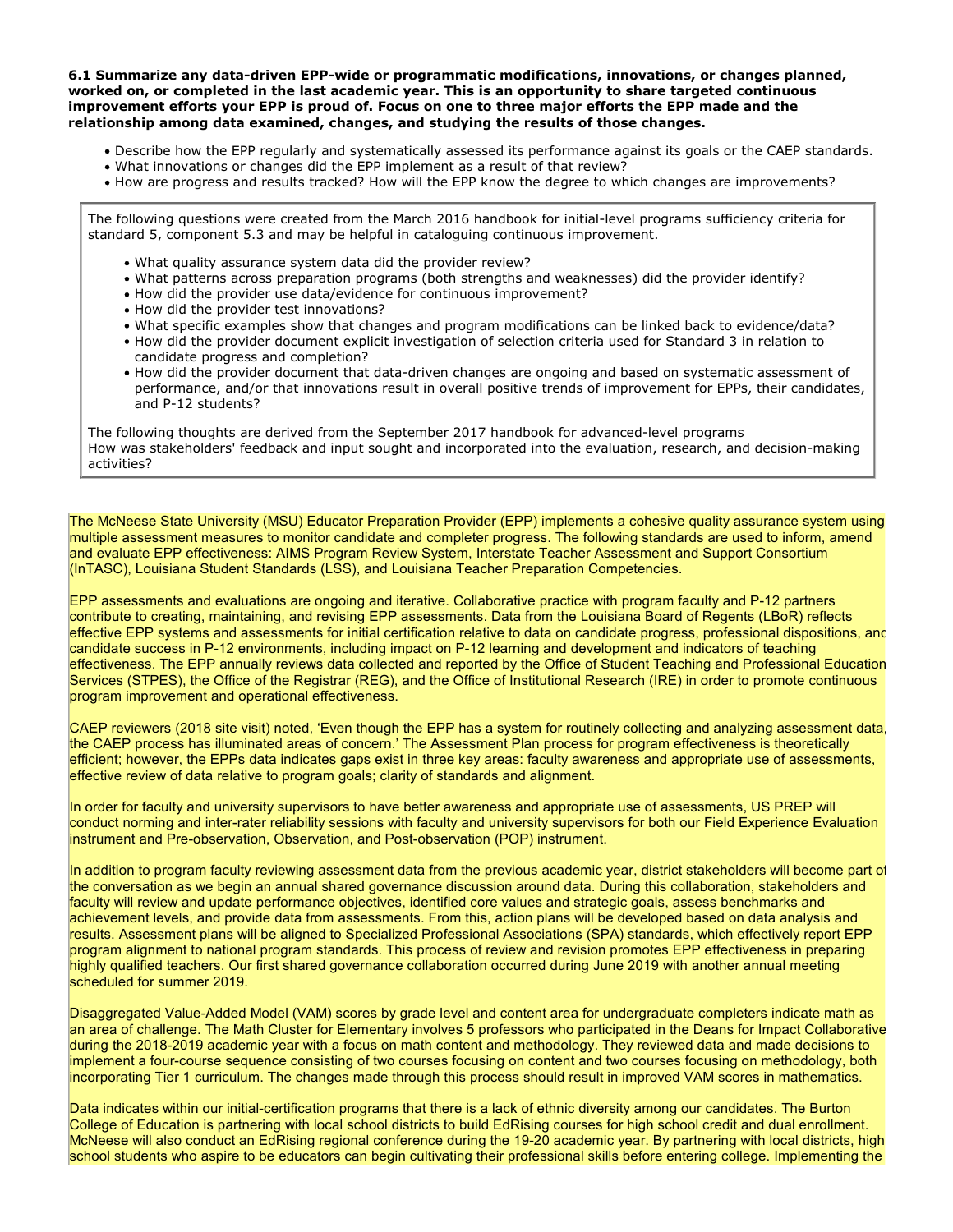EdRising program will help identify diverse populations of P-12 students for future recruitment efforts.

As our 2019 Employer Satisfaction Survey and Completer Follow-up Surveys show, around 20% of all survey participants list Curriculum Design and Implementation as a recommended area of need. Moving forward, all redesigned programs (BS Elem began in 2018-19; all other programs begin in 2019-20) have a required fundamental of planning and instruction course that covers topics such as: academic standards, curriculum, assessments, differentiation, objectives, evaluating curriculum, relevance and rationale, student misconceptions, academic vocabulary, and questioning.

During the 2018-19 academic year, McNeese State University wrote for a Louisiana Department of Education grant opportunity to create and offer the Mentor Teacher Training Pilot program for the 2019-20 academic year. We were awarded the grant and have been working with the local school districts to encourage teacher participation in mentor training. We feel this not only supports building effective mentors for our future residents but also a strong partnership with our districts.

In summary, the EPP is confident it provides a comprehensive, quality assurance system that supports program development and continuous improvement. Relevant and reliable data are used to evaluate the effectiveness of programs and improve candidate impact on P-12 learning and development. The EPPs robust relationship with the five-parish area provides the EPP with opportunity and inspiration for teaching innovations and for making continuous improvements in teacher preparation.

Tag the standard(s) or component(s) to which the data or changes apply.

- 1.1 Understanding of InTASC Standards
- 1.2 Use of research and evidence to measure students' progress
- 1.3 Application of content and pedagogical knowledge
- 1.4 All P-12 students afforded access to college- and career-ready standards.
- 1.5 Model and apply technology standards
- 2.1 Partners co-construct mutually beneficial P-12 partnerships
- 2.3 Partners design high-quality clinical experiences
- 3.1 Recruits and supports high-quality and diverse candidate pool
- 3.3 Monitors attributes and dispositions beyond academic ability
- 3.4 Creates and monitors candidate progress
- 3.5 Candidate positive impacts on P-12 students
- 3.6 Candidates understand the expectation of the profession
- 4.1 Completer impact on student growth and learning
- 4.3 Employer satisfaction
- 4.4 Completer satisfaction
- 5.1 Effective quality assurance system that monitors progress using multiple measures
- 5.2 Quality assurance system relies on measures yielding reliable, valid, and actionable data.
- 5.3 Results for continuous program improvement are used
- 5.4 Measures of completer impact are analyzed, shared and used in decision-making
- 5.5 Relevant stakeholders are involved in program evaluation
- A.1.1 Candidate Knowledge, Skills, and Professional Dispositions
- A.1.2 Professional Responsibilities
- x.1 Diversity
- x.4 Previous AFI / Weaknesses

Upload data results or documentation of data-driven changes.

**CAEP\_Standard\_4\_2020\_\_Final\_PPT.pdf CAEP\_Standard\_4\_2020\_Final\_written\_report.pdf**

6.2 Would the provider be willing to share highlights, new initiatives, assessments, research, scholarship, or s activities during a CAEP Conference or in other CAEP Communications?